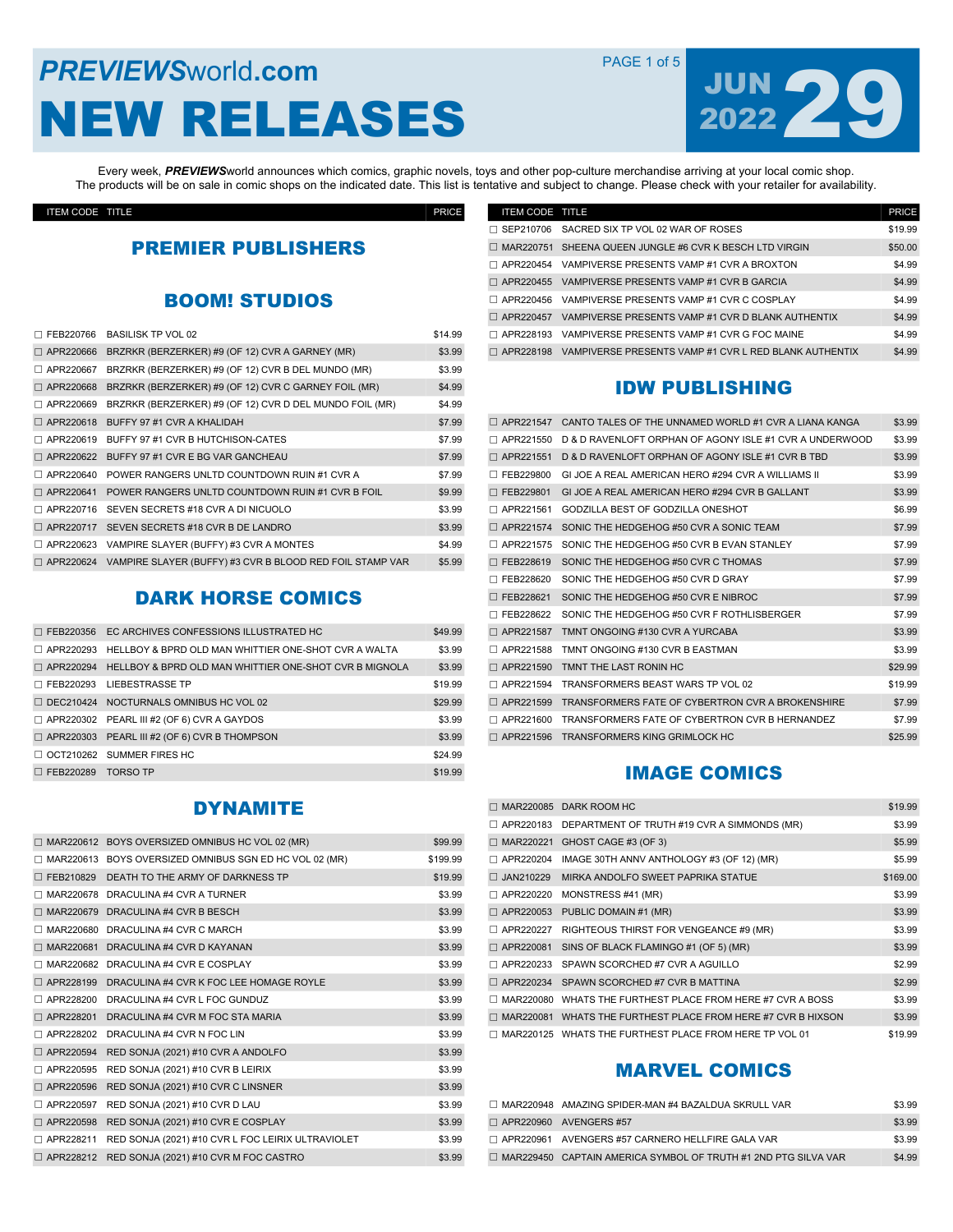# **PREVIEWS** WORLD **COM** PAGE 2 of 5 NEW RELEASES



| ITEM CODE TITLE         |                                                                              | PRICE   |
|-------------------------|------------------------------------------------------------------------------|---------|
| □ APR220757             | CAPTAIN AMERICA SYMBOL OF TRUTH #2                                           | \$3.99  |
|                         | $\Box$ APR220859 IRON CAT #1 (OF 5)                                          | \$4.99  |
|                         | $\Box$ APR220864 IRON CAT #1 (OF 5) CHRISTOPHER ACTION FIGURE VAR            | \$4.99  |
| □ APR220865             | IRON CAT #1 (OF 5) MOMOKO STORMBREAKERS VAR                                  | \$4.99  |
| □ APR220861             | IRON CAT #1 (OF 5) RON LIM VAR                                               | \$4.99  |
| □ APR220862             | IRON CAT #1 (OF 5) YOUNG VAR                                                 | \$4.99  |
|                         | APR220986 IRON MAN HELLCAT ANNUAL #1                                         | \$4.99  |
| □ APR220987             | IRON MAN HELLCAT ANNUAL #1 ARTGERM VAR                                       | \$4.99  |
| □ APR220990             | IRON MAN HELLCAT ANNUAL #1 MOMOKO VAR                                        | \$4.99  |
| □ APR220989             | IRON MAN HELLCAT ANNUAL #1 ZULLO VAR                                         | \$4.99  |
| □ FEB221069             | JANE FOSTER TP SAGA OF VALKYRIE                                              | \$39.99 |
| □ APR220868             | MARVELS VOICES PRIDE #1 COIPEL VAR                                           | \$9.99  |
| □ APR220867             | MARVELS VOICES PRIDE #1 REEDER VAR                                           | \$9.99  |
| □ APR220871             | MECH STRIKE MONSTER HUNTERS #1 (OF 5)                                        | \$3.99  |
|                         | $\Box$ APR220872 MECH STRIKE MONSTER HUNTERS #1 (OF 5) EJ SU VAR             | \$3.99  |
|                         | $\Box$ APR220873 MECH STRIKE MONSTER HUNTERS #1 (OF 5) YOON VAR              | \$3.99  |
|                         | $\Box$ MAR229453 MOON KNIGHT BLACK WHITE BLOOD #1 (OF 4) 2ND PTG SIENKIEWICZ | \$4.99  |
| $\Box$ FEB221066        | MS MARVEL BEYOND THE LIMIT BY SAMIRA AHMED TP                                | \$15.99 |
|                         | $\Box$ MAR220927 NEW FANTASTIC FOUR #1 (OF 5) ADAMS VAR                      | \$4.99  |
|                         | $\Box$ MAR220925 NEW FANTASTIC FOUR #1 (OF 5) ANDREWS VAR                    | \$4.99  |
| □ FEB229479             | NEW FANTASTIC FOUR #1 (OF 5) SLINEY FORTNITE VAR                             | \$4.99  |
|                         | $\Box$ MAR220923 NEW FANTASTIC FOUR #1 (OF 5) ZULLO VAR                      | \$4.99  |
|                         | $\Box$ MAR221013 SABRETOOTH #4 (OF 5)                                        | \$3.99  |
|                         | MAR221014 SABRETOOTH #4 (OF 5) MASTRAZZO VAR                                 | \$3.99  |
|                         | □ MAR229619 SAVAGE AVENGERS #1 2ND PTG MAGNO VAR                             | \$3.99  |
| □ FEB220982             | SHE-HULK #4                                                                  | \$3.99  |
|                         | E FEB220983 SHE-HULK #4 DAUTERMAN VAR                                        | \$3.99  |
| □ FEB220984             | SHE-HULK #4 ZULLO SPIDER-MAN VAR                                             | \$3.99  |
|                         | $\Box$ MAR221064 SILVER SURFER REBIRTH #5 (OF 5) YOON VAR                    | \$3.99  |
|                         | $\Box$ APR220807 SPIDER-MAN 2099 EXODUS #3                                   | \$3.99  |
|                         | $\Box$ APR220808 SPIDER-MAN 2099 EXODUS #3 LASHLEY 2099 FRAME VAR            | \$3.99  |
|                         | $\Box$ APR220809 SPIDER-MAN 2099 EXODUS #3 RON LIM CONNECTING VAR            | \$3.99  |
|                         | $\Box$ APR221039 STAR WARS DARTH VADER #24                                   | \$3.99  |
|                         | $\Box$ APR221040 STAR WARS DARTH VADER #24 SPROUSE CHOOSE YOUR DESTINY       | \$3.99  |
|                         | $\Box$ APR221041 STAR WARS DARTH VADER #24 ZAMA PRIDE VAR                    | \$3.99  |
|                         | $\Box$ MAR221110 STAR WARS DOCTOR APHRA #21                                  | \$3.99  |
|                         | $\Box$ MAR221112 STAR WARS DOCTOR APHRA #21 ZAMA JAPANESE CREATOR VAR        | \$3.99  |
|                         | $\Box$ MAR221101 STAR WARS HAN SOLO CHEWBACCA #3                             | \$3.99  |
|                         | □ MAR221102 STAR WARS HAN SOLO CHEWBACCA #3 UESUGI JAPANESE CREATOR          | \$3.99  |
|                         | $\Box$ JAN221057 STAR WARS LEGENDS EPIC COLLECTION TP VOL 02 TALES OF JEDI   | \$44.99 |
|                         | $\Box$ APR221017 STAR WARS OBI-WAN KENOBI#2 (OF 5)                           | \$3.99  |
|                         |                                                                              |         |
|                         | $\Box$ APR221019 STAR WARS OBI-WAN KENOBI #2 (OF 5) CHARM PRIDE VAR          | \$3.99  |
|                         | $\Box$ APR221018 STAR WARS OBI-WAN KENOBI #2 (OF 5) SPROUSE CHOOSE YOUR      | \$3.99  |
|                         | $\Box$ APR220838 THOR LIGHTNING AND LAMENT#1                                 | \$3.99  |
|                         | APR220839 THOR LIGHTNING AND LAMENT #1 LUBERA VAR                            | \$3.99  |
|                         | □ MAR221153 THOR SAGA OF GORR THE GOD BUTCHER TP                             | \$29.99 |
|                         | $\Box$ APR220840 VARIANTS #1 (OF 5)                                          | \$3.99  |
|                         | $\Box$ APR220842 VARIANTS #1 (OF 5) CALDWELL VAR                             | \$3.99  |
|                         | $\Box$ APR220843 VARIANTS #1 (OF 5) YOUNG VAR                                | \$3.99  |
|                         | $\Box$ MAR220969 VENOM LETHAL PROTECTOR #3 (OF 5)                            | \$3.99  |
|                         | $\Box$ MAR220970 VENOM LETHAL PROTECTOR #3 (OF 5) HOTZ VAR                   | \$3.99  |
|                         | $\Box$ MAR220996 WOLVERINE PATCH #3 (OF 5)                                   | \$3.99  |
|                         | $\Box$ MAR220997 WOLVERINE PATCH #3 (OF 5) EASTMAN VAR                       | \$3.99  |
|                         | $\Box$ MAR221015 X-CELLENT#4                                                 | \$3.99  |
|                         | $\Box$ MAR221016 X-CELLENT #4 WERNECK VAR                                    | \$3.99  |
| □ APR220899 X-FORCE #29 |                                                                              | \$3.99  |
|                         | □ APR220900 X-FORCE #29 LARROCA VAR                                          | \$3.99  |

| <b>ITEM CODE TITLE</b> |                                                        | <b>PRICE</b> |
|------------------------|--------------------------------------------------------|--------------|
|                        | $\Box$ APR220901 X-FORCE #29 MERCADO HELLFIRE GALA VAR | \$3.99       |
|                        | $\Box$ APR220915 X-MEN RED #4                          | \$3.99       |
|                        | $\Box$ APR220918 X-MEN RED #4 BARTEL HELLFIRE GALA VAR | \$3.99       |
|                        | $\Box$ APR220916 X-MEN RED #4 CLARKE ARAKKO VAR        | \$3.99       |

#### COMICS & GRAPHIC NOVELS

|                  |                                                                        | \$29.99 |
|------------------|------------------------------------------------------------------------|---------|
|                  | $\Box$ APR221672 ADVENTURES OF ROBO KID HC                             | \$18.99 |
|                  | $\Box$ APR221787 AGENT OF WORLDE #1 (OF 4) CVR A BRATUKHIN (RES)       | \$4.99  |
|                  | APR221773 ANGELA DELLA MORTE TP VOL 02 WE CAN DESTROY THE SOUL         | \$14.95 |
|                  | $\Box$ APR222197 APOSIMZ GN VOL 09 (MR)                                | \$12.95 |
|                  | □ APR221262 ARCHIE JUMBO COMICS DIGEST #331                            | \$8.99  |
|                  | APR221400 ARTEMIS FOWL GN VOL 03 ETERNITY CODE                         | \$12.99 |
|                  | APR221401 ARTEMIS FOWL HC GN VOL 03 ETERNITY CODE                      | \$21.99 |
|                  | $\Box$ APR221149 BALLAD OF RONAN #2 (OF 6)                             | \$3.99  |
|                  | $\Box$ APR221958 BLACK OR WHITE GN VOL 04 (MR)                         | \$12.99 |
|                  | $\Box$ MAR221740 BOOT BLACK HC GN                                      | \$27.99 |
|                  | $\Box$ APR221790 BROKEN EYE #3                                         | \$3.99  |
|                  | $\Box$ APR221822 BUZZARD AND BONE #3 (OF 4) (MR)                       | \$3.99  |
| □ FEB221219      | CAT SHIT ONE OMNIBUS HC                                                | \$34.99 |
| □ APR222006      | CATCH THESE HANDS GN VOL 02                                            | \$13.00 |
|                  | $\Box$ DEC211320 CAVEWOMAN MIDNIGHT MADNESS CVR D BUDD ROOT (MR)       | PI      |
|                  | $\Box$ DEC211324 CAVEWOMAN MIDNIGHT MADNESS CVR H LIRA KLEBER (MR)     | PI      |
|                  | $\Box$ DEC211325 CAVEWOMAN MIDNIGHT MADNESS CVR I MASSEY MATURE (MR)   | \$3.99  |
|                  | E FEB221597 CHLOE GN VOL 06 GREEN THUMB                                | \$9.99  |
|                  | E FEB221598 CHLOE HC VOL 06 GREEN THUMB                                | \$14.99 |
|                  | $\Box$ APR222130 CLASSMATES GN VOL 05 OB (MR)                          | \$19.99 |
|                  | $\Box$ APR221688 CRYSTAL PLANET #1 (OF 5) CVR A FRIEND                 | \$4.99  |
| □ APR221674      | CURSE OF THE CHOSEN GN VOL 01 MATTER LIFE & DEATH                      | \$20.99 |
|                  | $\Box$ APR221957 DEADLOCK NEW PTG VOL 01 (MR)                          | \$14.95 |
|                  | $\Box$ APR221793 DISTORTED #4                                          | \$3.99  |
|                  | MAR221621 DOG BISCUITS HC                                              | \$34.99 |
|                  |                                                                        |         |
|                  | $\Box$ APR222133 DOUGHNUTS UNDER CRESCENT MOON GN VOL 03 (RES) (MR)    | \$13.99 |
|                  | $\Box$ APR222134 DRUGSTORE IN ANOTHER WORLD CHEAT PHARMACIST GN VOL 05 | \$12.99 |
|                  | $\Box$ APR221776 FICTIONAUTS TP                                        | \$14.95 |
| □ APR221982      | FIST OF THE NORTH STAR HC VOL 05 (MR)                                  | \$19.99 |
| □ FEB221121      | <b>FORMIDABLES #1</b>                                                  | \$3.99  |
| □ APR221613      | FREAKS & GODS VOL 2 #2 MYSTERY OF THE CRYPTO TOMB                      | \$4.99  |
| □ JUL211763      | FROGBOY TP VOL 01                                                      | \$12.99 |
| $\Box$ FEB221588 | <b>GENDER QUEER HC (MR)</b>                                            | \$24.99 |
|                  | APR221542 GHOSTS OF SCIENCE PAST HC                                    | \$14.99 |
|                  | APR221135 GIANT SIZE PUBLIC DEFENDERS ONE SHOT CVR A                   | \$8.00  |
|                  | $\Box$ APR221136 GIANT SIZE PUBLIC DEFENDERS ONE SHOT CVR B            | \$8.00  |
| $\Box$ APR222015 | GOBLIN SLAYER SIDE STORY II DAI KATANA GN VOL 03 (MR)                  | \$13.00 |
| $\Box$ JAN221642 | GOOD BOY TP VOL 01                                                     | \$11.99 |
| □ APR221820      | GOOD BOY VOL 2 #2 (OF 4) CVR A WALLIS (MR)                             | \$3.99  |
| $\Box$ APR221821 | GOOD BOY VOL 2 #2 (OF 4) CVR B BRINE & WALLIS (MR)                     | \$3.99  |
|                  | $\Box$ APR221945 GRIMM FAIRY TALES #61 CVR A VITORINO                  | \$3.99  |
|                  | $\Box$ APR221946 GRIMM FAIRY TALES #61 CVR B RIVEIRO                   | \$3.99  |
|                  | APR221947 GRIMM FAIRY TALES #61 CVR C LOMOV                            | \$3.99  |
|                  | APR221948 GRIMM FAIRY TALES #61 CVR D GARVEY                           | \$3.99  |
| □ APR221294      | HIT ME $#4$ (MR)                                                       | \$3.99  |
| $\Box$ JAN221329 | HONCHO #1 (OF 2) CVR A MCCOMSEY (MR)                                   | \$7.99  |
| □ JAN221330      | HONCHO #1 (OF 2) CVR B MCCOMSEY (MR)                                   | \$7.99  |
| □ APR222051      | IM NOT MEAT GET YOUR FILTHY PAWS OFF ME GN VOL 01 (MR)                 | \$13.99 |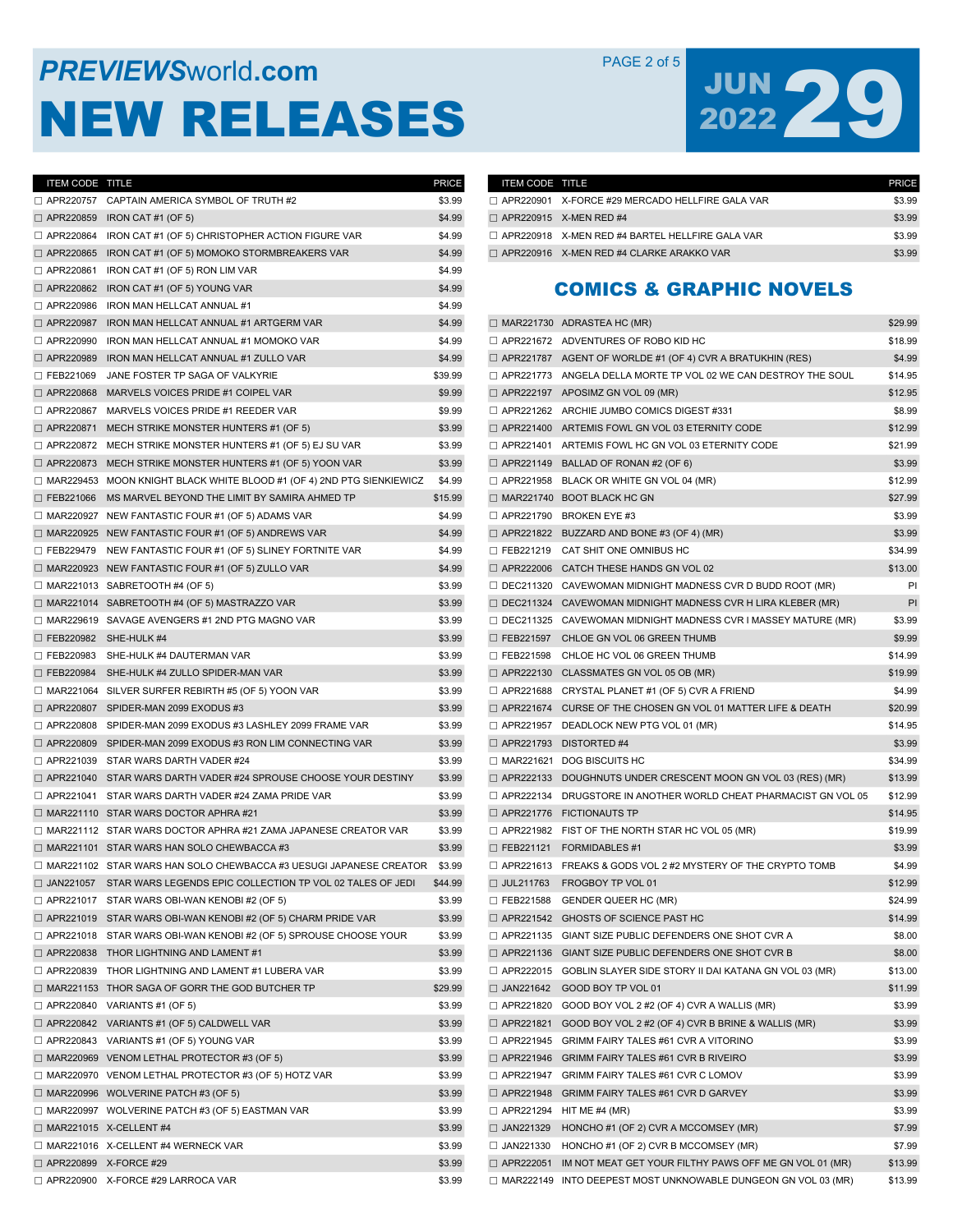# **PREVIEWS** World **.com PAGE 3 of 5** NEW RELEASES

# JUN 29

| ITEM CODE TITLE  |                                                                         | PRICE   |
|------------------|-------------------------------------------------------------------------|---------|
|                  | $\Box$ APR221314 KNIGHT JANEK TP VOL 01                                 | \$14.99 |
|                  | $\Box$ APR221166 LAND OF LIVING GODS #5                                 | \$3.99  |
|                  | $\Box$ APR221128 LIFE ZERO #5 CVR A CHECCHETTO (MR)                     | \$3.99  |
|                  | $\Box$ APR221129 LIFE ZERO #5 CVR B OHTA VAR (MR)                       | \$3.99  |
|                  | □ APR221130 LIFE ZERO #5 CVR C JOHNSON VAR (MR)                         | \$3.99  |
|                  | $\Box$ APR221131 LIFE ZERO #5 CVR D CASAS PARODY (MR)                   | \$3.99  |
| □ APR221141      | M IS FOR MONSTER GN (MR)                                                | \$17.99 |
| □ APR221142      | M IS FOR MONSTER HC GN (MR)                                             | \$24.99 |
| □ APR222008      | MAID I HIRED RECENTLY IS MYSTERIOUS GN VOL 03 (MR)                      | \$13.00 |
| □ APR221985      | MAISON IKKOKU COLLECTORS EDITION GN VOL 08                              | \$24.99 |
| □ APR221899      | MINDSET #1 CVR A PEARSON                                                | \$4.99  |
| □ APR221900      | MINDSET #1 CVR B SIMMONDS                                               | \$4.99  |
|                  | $\Box$ APR221165 NAUGHTY LIST #3                                        | \$4.99  |
|                  | $\Box$ APR221311 NEVERENDER #2 (OF 6) CVR A KRAFT                       | \$3.99  |
| □ APR221312      | NEVERENDER #2 (OF 6) CVR B KRAFT                                        | \$3.99  |
| □ FEB221119      | NEW MEN #4 (OF 4) (MR)                                                  | \$3.99  |
| □ APR221813      | OBLIVION TRIALS #1 (OF 4)                                               | \$3.99  |
| □ APR221657      | OGRE GODS HC VOL 04 FIRST BORN (MR)                                     | \$24.99 |
| □ JAN221645      | OGRE SP ED TP                                                           | \$14.99 |
|                  | $\Box$ APR222047 OLDMAN GN VOL 02                                       | \$10.95 |
|                  | □ APR222150 OTAKU ELF GN VOL 04                                         | \$12.99 |
|                  | APR222151 OUTBRIDE BEAUTY & BEASTS GN VOL 01                            | \$14.99 |
|                  | $\Box$ APR221810 PARADOX OF GETTING BETTER GN (MR)                      | \$12.99 |
| □ APR221323      | PENTAGRAM OF HORROR #2 CVR A FONTANILI                                  | \$5.99  |
| □ APR222152      | PRECARIOUS WOMAN MISS BLACK GENERAL GN VOL 08 (MR)                      | \$12.99 |
| □ JUN211629      | <b>PURSUER TP</b>                                                       | \$26.99 |
|                  | OCT211564 RED LEAVES TP                                                 | \$24.99 |
| □ APR221297      | REDMAN #1 (OF 5) CVR A FRANK (MR)                                       | \$3.99  |
|                  | $\Box$ APR221298 REDMAN #1 (OF 5) CVR B FRANK (MR)                      | \$3.99  |
| □ APR221299      | REDMAN #1 (OF 5) CVR C WITTENRICH (MR)                                  | \$3.99  |
| □ APR221300      | REDMAN #1 (OF 5) CVR D FRANK (MR)                                       | \$3.99  |
| $\Box$ JAN221559 | RICK AND MORTY BOOK EIGHT DLX ED HC (MR)                                | \$49.99 |
| □ JAN221636      | SABERTOOTH DAN VS BRUNCH #1 CVR A RIVERS                                | \$5.99  |
| □ APR222084      | SAYONARA FOOTBALL GN VOL 11                                             | \$12.99 |
|                  | $\Box$ MAR211409 SCRATCHER TP                                           | \$16.99 |
|                  | MAR222263 SENSEIS PIOUS LIE GN VOL 02 (MR)                              | \$24.95 |
|                  | APR222087 SIGN OF AFFECTION GN VOL 05                                   | \$12.99 |
|                  | $\Box$ MAY221645 SISTERS OF THE MIST GN                                 | \$15.99 |
|                  | MAY221709 STAR KNIGHTS HC GN                                            | \$20.99 |
|                  | $\Box$ MAY221708 STAR KNIGHTS SC GN                                     | \$12.99 |
|                  | APR222012 STAR WARS REBELS GN VOL 03                                    | \$13.00 |
|                  | $\Box$ APR222048 SWIPA THE FOX                                          | \$3.99  |
|                  | □ FEB221375 TAKEDOWN #1 CVR A ZACH BASSETT (MR)                         | \$3.99  |
|                  | □ FEB221376 TAKEDOWN #1 CVR B PHIL HESTER & STEGBAUER (MR)              | \$3.99  |
|                  | APR222156 TALE OF THE OUTCASTS GN VOL 05                                | \$12.99 |
|                  | DEC211855 TALES FROM DEAD ASTRONAUNT TP                                 | \$12.99 |
| □ APR221938      | TALES OF TERROR QRTLY BACK SCHOOL ONESHOT CVR A                         | \$8.99  |
| □ APR221939      | TALES OF TERROR QRTLY BACK SCHOOL ONESHOT CVR B VITORINO                | \$8.99  |
| □ APR221940      | TALES OF TERROR QRTLY BACK SCHOOL ONESHOT CVR C                         | \$8.99  |
| □ FEB221589      | TAPROOT GARDENER & A GHOST TP                                           | \$15.99 |
| □ APR221351      | TAROT WITCH OF THE BLACK ROSE #134 (MR)                                 | \$3.99  |
|                  | $\Box$ APR222090 THAT TIME I GOT REINCARNATED AS A SLIME GN VOL 19 (MR) | \$12.99 |
| □ FEB221359      | TOM THE DANCING BUG TP EAT THE POOR                                     | \$24.99 |
|                  | $\Box$ APR221357 TUKI GN VOL 02 (OF 6) FIGHT FOR FAMILY                 | \$20.00 |
| □ APR221826      | ULTRAMAX #2 (OF 4) (MR)                                                 | \$3.99  |
|                  | $\Box$ DEC211857 UNBORN COLLECTED ED TP (MR)                            | \$14.99 |
|                  | □ APR221535 VENOM #35 HERO INITITIVE RAMOS VAR 200TH ISSUE              | \$25.00 |

| <b>ITEM CODE TITLE</b> |                                                                | <b>PRICE</b> |
|------------------------|----------------------------------------------------------------|--------------|
|                        | $\Box$ APR222092 WANDANCE GN VOL 01                            | \$12.99      |
|                        | $\Box$ APR221798 WANNABES #1 CVR A                             | \$2.99       |
|                        | $\Box$ APR221799 WANNABES #1 CVR B                             | \$2.99       |
|                        | $\Box$ APR221365 WASH DAY DIARIES GN (MR)                      | \$19.95      |
|                        | $\Box$ APR221645 WE PROMISED UTOPIA #4 (MR)                    | \$5.00       |
|                        | $\Box$ MAR222264 WELCOME BACK ALICE GN VOL 02 (MR)             | \$12.95      |
|                        | $\Box$ APR221999 WHY RAELIANA ENDED AT DUKES MANSION GN VOL 01 | \$20.00      |

#### MAGAZINES

| $\Box$ FEB221744 | ALTER EGO #176                                 | \$10.95 |
|------------------|------------------------------------------------|---------|
| $\Box$ FEB221745 | BACK ISSUE #136                                | \$10.95 |
| $\Box$ FEB221746 | <b>BRICKJOURNAL #74</b>                        | \$10.95 |
| $\Box$ JAN221705 | COMIC BOOK CREATOR #28                         | \$10.95 |
| □ APR221387      | COMIC SHOP NEWS (90CT BUNDLE) #1819 (Net)      | PI      |
| $\Box$ JAN221700 | HOBBY JAPAN APRIL 2022 #1387                   | \$20.00 |
| $\Box$ DEC211901 | HOBBY JAPAN MARCH 2022 #1386                   | \$20.00 |
| $\Box$ FEB221712 | <b>HOBBY JAPAN MAY 2022 #1388</b>              | \$20.00 |
| $\Box$ JAN221486 | INFINITE WORLDS MAGAZINE #11 (MR)              | \$13.00 |
| $\Box$ JAN221701 | <b>MEGAMI APRIL 2022 #188</b>                  | \$20.00 |
| $\Box$ NOV211749 | MEGAMI FEBRUARY 2022 #186                      | \$20.00 |
| $\Box$ DEC211902 | <b>MEGAMI MARCH 2022 #187</b>                  | \$20.00 |
| $\Box$ JAN221702 | NEWTYPE APRIL 2022 #224                        | \$20.00 |
| $\Box$ NOV211750 | NEWTYPE FEBRUARY 2022 #222                     | \$20.00 |
| □ DEC211903      | NEWTYPE MARCH 2022 #223                        | \$20.00 |
| □ FEB221747      | <b>RETROFAN MAGAZINE #21</b>                   | \$10.95 |
| MAR221951        | STAR TREK EXPLORER MAGAZINE #3 NEWSSTAND ED    | \$9.99  |
|                  | MAR221952 STAR TREK EXPLORER MAGAZINE #3 PX ED | \$9.99  |

## BOOKS

| □ APR222166      | ADACHI & SHIMAMURA LIGHT NOVEL SC VOL 09                   | \$13.99 |
|------------------|------------------------------------------------------------|---------|
| $\Box$ APR222167 | CLASSROOM OF ELITE LIGHT NOVEL SC VOL 11.5                 | \$13.99 |
| □ APR222041      | DATE A LIVE LIGHT NOVEL SC VOL 06 (MR)                     | \$15.00 |
| □ APR222028      | DEMON SWORD MASTER EXCALIBUR ACADEMY NOVEL SC VOL 06       | \$15.00 |
| □ MAY221482      | DISNEY CLASSIC LEGEND SLEEPY HOLLOW LITTLE GOLDEN BOOK     | \$5.99  |
| □ MAR221648      | DISNEY PIXAR TOY STORY LITTLE GOLDEN BOARD BOOK            | \$7.99  |
| □ AUG218028      | DORIS DAY HC                                               | \$60.00 |
| □ APR221991      | FULLMETAL ALCHEMIST UNDER FARAWAY SKY PROSE NOVEL SC       | \$10.99 |
| □ MAY221483      | FUNKO STRANGER THINGS CAN COUNT ON 11 LITTLE GOLDEN BOOK   | \$5.99  |
| □ APR222043      | LAST CRUSADE RISE NEW WORLD LIGHT NOVEL SC VOL 09          | \$15.00 |
| □ APR222174      | MOST HERETICAL LAST BOSS QUEEN VILLAINESS GN VOL 02        | \$12.99 |
| □ APR222040      | OVERLORD LIGHT NOVEL HC VOL 14 (MR)                        | \$20.00 |
| □ APR222175      | SHE PROFESSED HERSELF PUPIL OF WISE MAN LIGHT NOVEL VOL 04 | \$14.99 |
| □ APR221393      | STAR WARS SHADOW OF THE SITH HC                            | \$28.99 |
| □ APR221832      | STRANGER THINGS OFFICIAL COLORING BOOK                     | \$16.99 |
| □ APR221144      | TERRY MOORE 2022 SKETCHBOOK                                | \$15.99 |
| □ MAR221855      | THE ART OF CARLOS EZOUERRA HC                              | \$34.99 |
| □ APR222177      | TRAPPED IN DATING SIM WORLD OTOME GAMES NOVEL SC VOL 06    | \$14.99 |
| □ FEB221921      | UNNAMED MEMORY LIGHT NOVEL SC VOL 05 (MR)                  | \$15.00 |
| □ APR222033      | YOKOHAMA STATION SF NATIONAL HC                            | \$20.00 |
| □ APR222032      | YOU CALL THAT SERVICE LIGHT NOVEL SC VOL 06                | \$15.00 |

# APPAREL

| $\Box$ DEC218357 FUNKO TEE TOY STORY BUZZ T/S 3XL | \$19.99 |
|---------------------------------------------------|---------|
| $\Box$ DEC218358 FUNKO TEE TOY STORY BUZZ T/S L   | \$19.99 |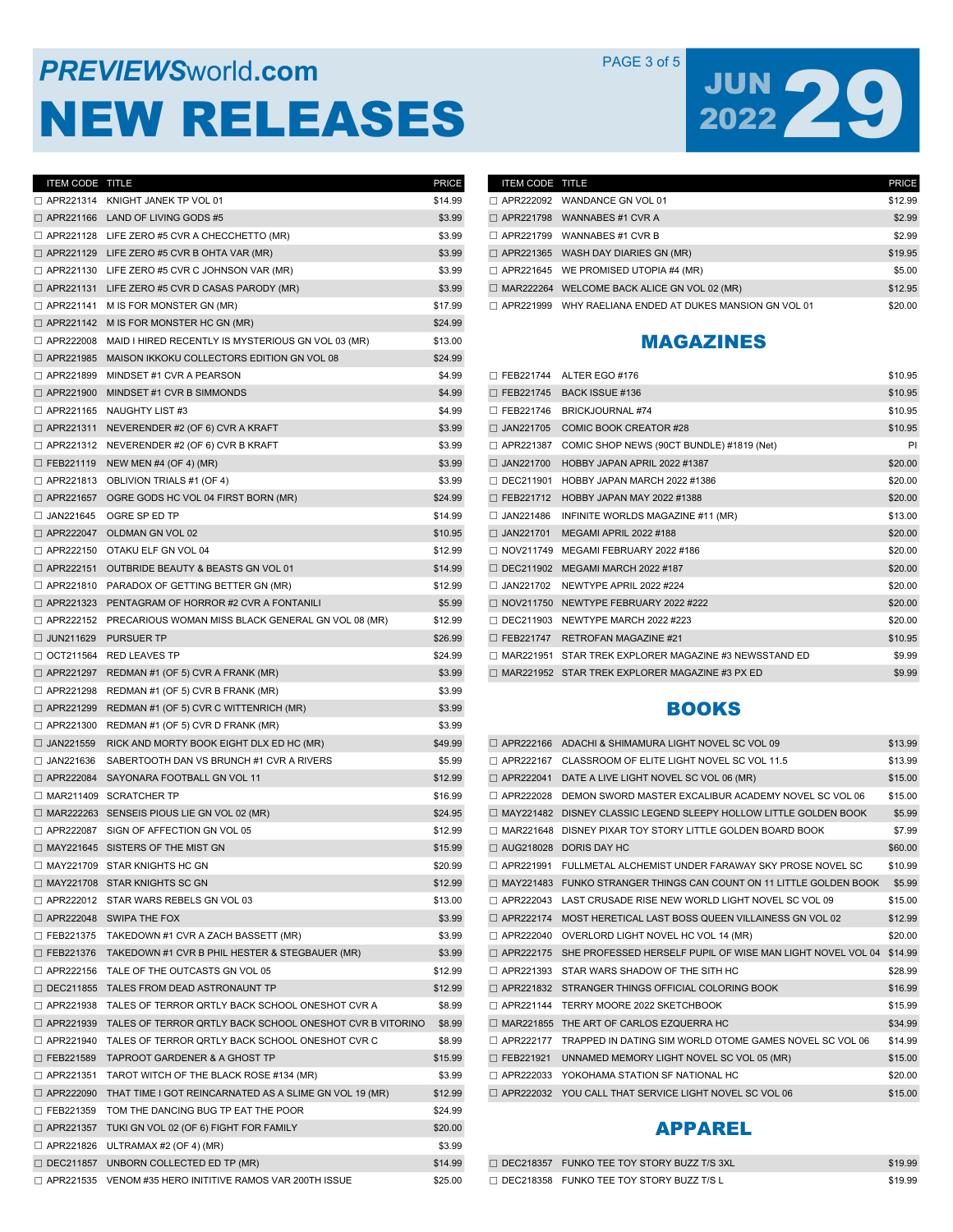# **PREVIEWS** WORLD **COM** PAGE 4 of 5 NEW RELEASES



| <b>ITEM CODE TITLE</b> |                                                 | <b>PRICE</b> |
|------------------------|-------------------------------------------------|--------------|
|                        | $\Box$ DEC218359 FUNKO TEE TOY STORY BUZZ T/S M | \$19.99      |
| $\Box$ DEC218361       | FUNKO TEE TOY STORY BUZZ T/S XL                 | \$19.99      |

# TOYS / STATUES / MODELS

|                  | □ AUG218207 ALIEN VS PREDATOR MOVIE DECO ALIEN 7IN AF ASST                 | \$42.99  |
|------------------|----------------------------------------------------------------------------|----------|
|                  | $\Box$ AUG218206 BEARBRICK 24PC BMB DS SER 43                              | \$6.99   |
|                  | $\Box$ MAR229047 CARNAGE PVC BANK                                          | \$29.99  |
|                  | □ MAR228016 COLOSSAL TITAN VINYL FIGURE                                    | \$29.99  |
|                  | $\Box$ JUN218279 DARK KNIGHT DEATH METAL DAH-070 DYNAMIC 8-CTION BATMAN AF | \$117.99 |
|                  | $\Box$ MAR229376 DARTH VADERS ADVANCED X1 STARFIGHTER METAL MODEL KIT (    | \$12.95  |
| □ DEC198521      | DEAD BY DAYLIGHT THE TRAPPER 1/6 PVC PREMIUM STATUE (C                     | \$359.99 |
| $\Box$ JUL219372 | DEMON SLAYER KIMETSU INOSUKE LAY DOWN PLUSH 20PC ASST                      | \$22.99  |
|                  | □ MAR219169 DEMON SLAYER KIMETSU NO YAIBA TENGEN UZUI PM PERCHING          | \$28.99  |
| $\Box$ JUL219374 | DEMON SLAYER KIMETSU ZENITSU LAY DOWN PLUSH 20PC ASST                      | \$22.99  |
|                  | □ MAR229347 DISNEY JUNGLE CRUISE DR LILY REACTION FIG                      | \$18.00  |
|                  | □ MAR229348 DISNEY JUNGLE CRUISE FRANK WOLFF & PROXIMA REACTION FIG        | \$18.00  |
|                  | $\Box$ DEC218838 EXTREME SETS STREET CONTROL CENTER 1/12 SCALE DISPLAY     | \$39.99  |
|                  | □ MAY218082 FATE GRAND ORDER MOVIE CAMELOT PALADIN BEDIVERE                | \$28.99  |
|                  | $\Box$ MAR228068 FAYE VALENTINE VINYL FIGURE                               | \$29.99  |
|                  | $\Box$ SEP218265 GAME OF THRONES MC-045 IRON THRONE STATUE                 | \$289.00 |
|                  | $\Box$ MAR229349 GHOST PAPA EMERITUS NIHIL REACTION FIG                    | \$18.00  |
|                  | MAR228069 GODZILLA VS KONG VINYL FIGURE                                    | \$34.99  |
|                  | $\Box$ MAR229377 GUNDAM METAL MODEL KIT                                    | \$22.95  |
|                  | $\Box$ MAR229260 HOLLYWOOD RIDES 2022 BATMOBILE W/BATMAN FIG 1/32 VEHICLE  | \$9.99   |
| □ MAR229261      | HOLLYWOOD RIDES BTTF PART I TIME MACHINE 1/32 VEHICLE                      | \$7.99   |
|                  | $\Box$ MAR229262 HOLLYWOOD RIDES BTTF PART II TIME MACHINE 1/32 VEHICLE    | \$7.99   |
|                  | $\Box$ MAR229288 HW RIDES FF BRIANS FORD ESCORT RS2000 MK1 1/32 VEHICLE    | \$7.99   |
|                  | $\Box$ MAR229378 IMPERIAL SHUTTLE METAL MODEL KIT                          | \$12.95  |
|                  | $\Box$ MAR228015 JET BLACK VINYL FIGURE                                    | \$29.99  |
| $\Box$ JUL219377 | JUJUTSU KAISEN MEGUMI FUSHIGURO LAY DOWN PLUSH 20PC ASST                   | \$22.99  |
| $\Box$ JUN219851 | JUJUTSU KAISEN TOMONUI SER 1 9PC PLUSH ASST                                | \$13.99  |
| $\Box$ DEC208658 | JURASSIC PARK DS-088 PARK GATE D-STAGE 6IN STATUE                          | \$36.99  |
| $\Box$ SEP218318 | LOKI DS-084 D-STAGE STATUE                                                 | \$35.99  |
| □ MAR222373      | MIGHTY MORPHIN POWER RANGERS SUPER CYBORG                                  | \$85.00  |
| □ MAR228718      | MINIONS LOUD N ROWDY DAVE AF CS                                            | \$15.99  |
|                  | $\Box$ MAR228793 MINIONS MOVIE MOMENTS PEDAL POWER GRU AF CS               | \$20.99  |
| $\Box$ NOV218469 | MONSTERS INC MC-042 JAMES P SULLIVAN & MIKE WAZOWSKI                       | \$249.00 |
| $\Box$ OCT218669 | MORTAL KOMBAT 7IN WV9 AF ASST                                              | \$19.99  |
| $\Box$ OCT218670 | MORTAL KOMBAT WV9 BARAKA VAR 7IN AF CS                                     | \$19.99  |
| $\Box$ OCT218672 | MORTAL KOMBAT WV9 COMMANDO SPAWN 7IN AF CS                                 | \$19.99  |
| $\Box$ OCT218671 | MORTAL KOMBAT WV9 NIGHTWOLF 7IN AF CS                                      | \$19.99  |
| □ JUL219801      | POP DISNEY M.A. WISH MINNIE MOUSE MT VINYL FIG                             | \$11.99  |
| □ JUL219803      | POP DISNEY M.A. WISH SULLEY MT VINYL FIG                                   | \$11.99  |
| $\Box$ SEP218554 | POP ROCKS CYPRESS HILL-B REAL DR GREENTHUMB VIN FIG                        | \$11.99  |
|                  | $\Box$ SEP218553 POP ROCKS JOAN JETT VIN FIG                               | \$11.99  |
|                  | $\Box$ MAY218083 PROMISED NEVERLAND TIP N POP RAY PM FIG                   | \$28.99  |
|                  | MAY218084 SAKUNA OF RICE AND RUIN PM PERCHING FIG                          | \$28.99  |
|                  | MAR228017 SAKURA VINYL FIGURE                                              | \$29.99  |
|                  | MAR229122 SOCIAL DISTROTION W1 SKELLY REACTION FIG                         | \$18.00  |
|                  | MAR229123 STAR TREK NEXT GEN W2 ARMUS REACTION FIG                         | \$18.00  |
|                  | □ MAR229124 STAR TREK NEXT GEN W2 COMMANDER RIKER REACTION FIG             | \$18.00  |
|                  | □ MAR229125 STAR TREK NEXT GEN W2 COUNSELOR TROI REACTION FIG              | \$18.00  |
|                  | □ MAR229126 STAR TREK NEXT GEN W2 DR CRUSHER REACTION FIG                  | \$18.00  |
|                  | □ MAR229127 STAR TREK NEXT GEN W2 GEORDI LA FORGE REACTION FIG             | \$18.00  |
|                  | MAR229128 STAR TREK NEXT GEN W2 Q REACTION FIG                             | \$18.00  |
|                  | □ NOV218146 STAR WARS THE MANDALORIAN LUKE GID POP VINYL                   | \$14.99  |

| <b>ITEM CODE TITLE</b> |                                                             | <b>PRICE</b> |
|------------------------|-------------------------------------------------------------|--------------|
|                        | $\Box$ DEC219073 TRANSFORMERS CLIFFJUMPER PLASTIC MODEL KIT | \$27.50      |
| $\Box$ JUL219850       | VINYL GOLD JIMI HENDRIX 12IN VINYL FIG NET (Net)            | \$24.99      |
| $\Box$ JUL218278       | VINYL SODA GARGOYLES GOLIATH PX VIN FIG W/CHASE             | \$13.99      |
| $\Box$ SEP218319       | WANDAVISION DS-083 WANDA D-STAGE STATUE                     | \$35.99      |
|                        | $\Box$ MAR229379 ZAKU II METAL MODEL KIT                    | \$22.95      |
| $\Box$ OCT218140       | ZOMBIE DISPLAY HAND BLOOD RED VER                           | \$16.00      |
|                        | $\Box$ OCT218141 ZOMBIE DISPLAY HAND PUTRID PURPLE VER      | \$16.00      |

# COLLECTIBLES & NOVELTIES

|                  | □ MAR229159 BACK TO THE FUTURE POWER IDOLZ                         | \$49.99 |
|------------------|--------------------------------------------------------------------|---------|
|                  | □ MAR229103 DC LEAGUE OF SUPER-PETS 24PC MAGNET ASST               | \$3.99  |
|                  | $\Box$ MAR229160 DESTINY CELESTIAL NIGHTHAWK HELMET                | \$59.99 |
|                  | □ MAR228887 DR STRANGE IN MULTIVERSE OF MADNESS 144 PC BUTTON ASST | \$1.00  |
|                  | □ MAR229133 DR STRANGE IN MULTIVERSE OF MADNESS 36 CT MAGNET ASST  | \$3.99  |
|                  | $\Box$ MAR229048 HELLO KITTY LAND KAIJU PVC BAG CLIP               | \$3.99  |
|                  | □ MAR229049 HELLO KITTY MECHA KAIJU PVC SOFT MAGNET                | \$3.99  |
|                  | □ MAR229050 HELLO KITTY ROBOT KAIJU PVC BAG CLIP                   | \$3.99  |
|                  | $\Box$ MAR229051 HELLO KITTY SEA KAIJU PVC BAG CLIP                | \$3.99  |
|                  | □ MAR229052 HELLO KITTY SKY KAIJU PVC BAG CLIP                     | \$3.99  |
|                  | MAR229053 HELLO KITTY SPACE KAIJU PVC SOFT MAGNET                  | \$3.99  |
|                  | $\Box$ MAR229054 HELLO KITTY X PUSHEEN 3D FOAM MAGNET              | \$5.99  |
|                  | $\Box$ MAR229134 HUNTER X HUNTER 48 CT MAGNET ASST                 | \$3.99  |
| $\Box$ JUN219079 | LOONEY TUNES KC-006 EGG ATTACK ACTION KEYCHAIN 6PC BMB DS          | \$4.99  |
|                  | $\Box$ MAR228888 POWERPUFF GIRLS 144 PC BUTTON ASST                | \$1.00  |
|                  | MAR229135 POWERPUFF GIRLS 24 CT MAGNET ASST                        | \$3.99  |
|                  | □ MAR228889 THOR LOVE AND THUNDER 144 PC BUTTON ASST               | \$1.00  |
|                  | □ MAR229136 THOR LOVE AND THUNDER 24 CT MAGNET ASST                | \$3.99  |
|                  | MAR229163 TUBBZ DESTINY CAYDE 6 COLLECTIBLE DUCK                   | \$19.99 |
|                  | $\Box$ MAR229164 TUBBZ LOTR SARUMAN COLLECTIBLE DUCK               | \$19.99 |
|                  | $\Box$ MAR229165 TUBBZ PENNYWISE COLLECTIBLE DUCK                  | \$19.99 |
|                  | □ MAR228890 TWEETY 144 PC BUTTON ASST                              | \$1.00  |
|                  | $\Box$ MAR229137 TWEETY 24 CT MAGNET ASST                          | \$3.99  |
|                  | □ MAR228891 WARHAMMER 1 144 PC BUTTON ASST                         | \$1.00  |
|                  | $\Box$ MAR228892 WARHAMMER 2 144 PC BUTTON ASST                    | \$1.00  |
|                  | $\Box$ MAR229104 WARHAMMER 40000 #1 42PC MAGNET ASST               | \$3.99  |
|                  | MAR229105 WARHAMMER 40000 #2 39PC MAGNET ASST                      | \$3.99  |

# GAMES

| FEB229152        | D&D ICONS REALMS ADULT SILVER DRAGON                  | \$99.99 |
|------------------|-------------------------------------------------------|---------|
| $\Box$ FEB229157 | D&D ICONS REALMS PRIDE OF FAERIE DRAGONS              | \$39.99 |
| FEB228650        | MTG COMMANDER LEGENDS BALDURS GATE BUNDLE             | PI      |
| $\Box$ FEB228652 | MTG COMMANDER LEGENDS BALDURS GATE COMMANDER DECK DIS | PI      |
| FEB228653<br>п   | MTG COMMANDER LEGENDS BALDURS GATE DRAFT BOOSTER DIS  | PI      |
| $\Box$ FEB228654 | MTG COMMANDER LEGENDS BALDURS GATE SET BOOSTER DIS    | PI      |
| APR222863        | PATHFINDER ADV PATH OUTLAWS ALKENSTAR (P2)            | \$24.99 |
| APR222864        | PATHFINDER FLIP-MAT ENORMOUS DUNGEON (P2)             | \$26.99 |
| AUG219042        | POWER RANGERS RPG BLACK DICE SET                      | \$15.00 |
| □ AUG219043      | POWER RANGERS RPG BLUE DICE SET                       | \$15.00 |
| AUG219045        | POWER RANGERS RPG DICE BAG                            | \$15.00 |
| $\Box$ AUG219047 | POWER RANGERS RPG GREEN DICE SET                      | \$15.00 |
| AUG219048        | POWER RANGERS RPG PINK DICE SET                       | \$15.00 |
| □ AUG219049      | POWER RANGERS RPG RED DICE SET                        | \$15.00 |
| AUG219050        | POWER RANGERS RPG YELLOW DICE SET                     | \$15.00 |
| □ APR222867      | STARFINDER ADV PATH DRIFT CRASHERS VOL 01 (OF 3)      | \$24.99 |
| $\Box$ JAN222635 | STARFINDER RPG ALIEN ARCHIVE 3 & 4 BATTLE CARDS       | \$59.99 |